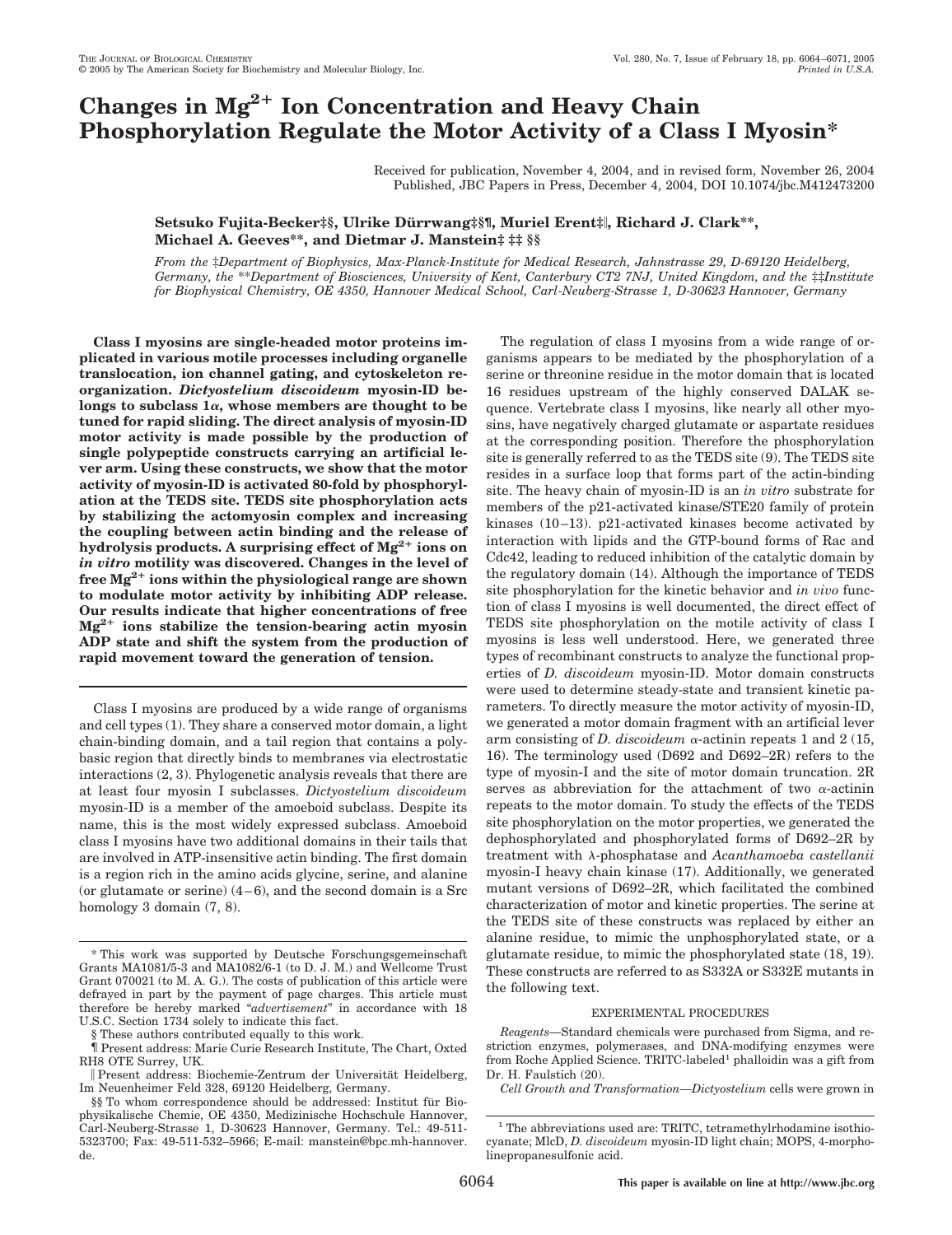HL-5C medium (21). The cells were transformed by electroporation (22). G418 was used as selectable marker at 10  $\mu$ g/ $\mu$ l.

*Plasmid Constructs and Mutagenesis—*Genomic DNA was isolated from AX2 cells according to Ref. 23. PCR-directed mutagenesis was used to isolate *myoD* gene fragments encoding the motor domains with a unique BamHI site at the 5-end of the coding region and a unique XhoI site at position 692. The PCR products were digested with BamHI and XhoI and cloned into pDXA-3H (24), which carries sequences for the fusion of a C-terminal  $His<sub>8</sub>$  tag. The resulting plasmids were analyzed by sequencing. For the production of motor domain constructs fused to two *D. discoideum*  $\alpha$ -actinin repeats (2R), a DNA fragment encoding 2R, a Gly-Ser-Gly-Gly-Ser-Gly-Gly-Ser-Gly-Gly-Ser-Gly linker, enhanced yellow fluorescent protein, and a  $\mathrm{His}_8$  tag was obtained as XhoI/SphI fragment from pM790 –2R-EYFP (25) and inserted in the XhoI/SphIdigested myosin-ID motor domain expression plasmid.

*Direct Functional Assays—*Actin sliding motility was measured as described previously (15, 26). TEDS site phosphorylation was performed by mixing 1 mg/ml D692–2R with 0.027 mg/ml activated kinase and incubation in the presence of  $1 \text{ mm } EGTA$ ,  $3 \text{ mm } MgCl<sub>2</sub>$ , and  $2 \text{ mm }$ ATP at 30 °C for 20 min. *A. castellanii* myosin-I heavy chain kinase was activated by autophosphorylation at 30 °C for 20 min in a buffer containing 100 mm imidazole, pH 7.0, 4 mm ATP, 6 mm  $MgCl<sub>2</sub>$ , and 2 mm EGTA (12). *A. castellanii* myosin-I heavy chain kinase was generously provided by Drs. E. D. Korn and H. Brzeska (Laboratory of Cell Biology, NHLBI, National Institutes of Health). Dephosphorylation was performed by incubation of 1 mg/ml D692–2R with 4000 units/ml  $\lambda$ -protein phosphatase in the presence of 4 mm dithiothreitol, 2 mm  $MnCl<sub>2</sub>$ , and 0.01% Brij 35 at 30 °C for 30 min.

*Kinetic Measurements—*Stopped flow measurements were performed at 20 °C with a Hi-tech Scientific SF-61 DX2 double mixing stopped flow system using the procedures and kinetic models described previously (27–30). The binding and hydrolysis of ATP by myosin-ID head fragments were analyzed in terms of the seven-step model (see Scheme 1) described by Bagshaw *et al.* (31). Transients in the presence of actin were analyzed in terms of Schemes 2 and 3 (32, 33). Steady-state ATPase activities were measured at 25 °C with the NADH-coupled assay (34) in a buffer containing 25 mM HEPES, 25 mM KCl, and 4 mM MgCl<sub>2</sub>. The myosin concentration was 0.25–1  $\mu$ M. NADH oxidation was followed using the change in absorption at 340 nm in a Beckman DU-650 spectrophotometer. The values for  $k_{\text{cat}}$  and  $K_{\text{app}}$  were calculated from fitting the data to the Michaelis-Menten equation. The apparent second order rate constant for actin binding  $(k_{\text{cat}}/K_{\text{app}})$  was obtained from the calculated ratio of both values. Additionally, at concentrations of actin much lower than  $K_{\text{app}}$ , the data were fitted to a straight line, and  $k_{\text{cat}}/K_{\text{app}}$  was determined from the slope of this line. The transient kinetics data were interpreted as described previously (27, 29, 34, 35).

## RESULTS

*Actin Activation of ATPase and Motor Activity Is Dependent on TEDS Phosphorylation—*To investigate the regulation of myosin-ID by TEDS site phosphorylation, we used mutant constructs in which the serine at the TEDS site was mutated to either glutamate or alanine to mimic the phosphorylated and dephosphorylated states of the protein.

The steady-state ATPase activity was measured using motor domain construct D692 with TEDS site mutations S332A and S332E. Wild-type and mutant constructs could be purified in sufficient quantities for detailed kinetic analysis. In the absence of actin filaments, all of the constructs displayed similar ATPase activity. To determine the maximum values of the ATPase activity and the efficiency of coupling between actin and nucleotide binding, we measured the ATPase rates with actin concentrations in the range of  $0-60 \mu M$  F-actin (Fig. 1A). The parameters  $k_{\text{cat}}$ ,  $K_{\text{app}}$ , and  $k_{\text{cat}}/K_{\text{app}}$  were obtained by fitting the data to the Michaelis-Menten equation. They are presented in Table I.  $K_{\text{app}}$  is the apparent dissociation equilibrium constant for actin binding in the presence of ATP, and  $k_{\text{cat}}$  gives the maximum value of the ATPase activity. The apparent second order rate constant for actin binding  $(k_{cat}/K_{\text{app}})$  indicates the coupling efficiency between actin and nucleotide binding. The ATPase activity of D692(S332A) was only slightly activated by the addition of F-actin. In contrast the ATPase activity of D692(S332E) was strongly activated by actin and showed

a hyperbolic dependence on actin concentration. The coupling efficiency of D692(S332E) is 80 times higher than that of the Ser-to-Ala mutants.

Motor function was analyzed directly by measuring the average gliding velocity of actin filaments in an *in vitro* motility assay (26). To investigate the regulation of myosin-ID by TEDS site phosphorylation, we treated the purified D692–2R motor domain constructs with  $\lambda$ -phosphatase to generate the dephosphorylated form or with myosin-I kinase (12) to generate the phosphorylated form. Additionally, we used D692–2R constructs in which the serine at the TEDS site was mutated to either glutamate or alanine.

For each construct, the movement of at least 50 filaments was followed, and the velocity was determined. The average sliding velocities are summarized in Table II. The phosphorylated form of D692–2R showed an average velocity of 890 nm  $s^{-1}$ , whereas the dephosphorylated protein displayed no detectable motile activity. Most filaments stayed on the assay surface after the addition of  $Mg^{2+}ATP$ . Similar changes in motile activity were observed for the TEDS site mutants. The Ser-to-Glu mutant moved actin filaments with an average velocity of 670  $nm s^{-1}$ , 13-fold faster than the Ser-to-Ala mutant.

*TEDS Site Phosphorylation Stabilizes the ActoMyosin-ID Complex—*The rate of actin binding was measured following the exponential decrease in pyrene fluorescence observed on binding of an excess of pyrene-actin to the myosin-ID constructs. The observed rate constants were plotted against pyrene-actin concentration, and the  $k_{obs}$  values were linearly dependent upon actin concentration over the range studied (Fig. 1*B*). The second order rate constants of pyrene-actin binding  $(k_{\perp}A)$  were obtained from the slope of the plot, and the resulting values are summarized in Table III. A 3-fold decrease in  $k_{+A}$  was observed for D692(S332E) compared with the Serto-Ala mutant.

The rate constant for actin dissociation (*k*-A) was determined by chasing pyrene-actin with a 40-fold excess of unlabeled actin (Fig. 1*C*). The observed process could be fitted to a single exponential, where  $k_{\text{obs}}$  corresponds directly to  $k_{-\mathbf{A}}$ . In contrast to their similar rates of actin binding, the mutant constructs displayed significant differences in the rates of actin dissociation. Actin dissociates 30 times faster from D692(S332A) than from the Ser-to-Glu mutant. The dissociation equilibrium constant for actin binding (*KA*), as calculated from the ratio of  $k_{-A}$  and  $k_{+A}$ , indicates an 11-fold increased actin affinity for D692(S332E) compared with the Ser-to-Ala mutant (Scheme 1).

*Binding of Nucleotide to Myosin-ID—*The rate constants measured for nucleotide binding to wild-type constructs and to TEDS site mutants were mostly identical. Therefore, although all of the measurements were performed with wild-type and mutant constructs, we will refer in most instances only to the wild-type construct.

 $\operatorname{Rates}$  of ATP binding  $(K_1k_{+2})$  and ADP binding  $(k_{-6}/K_7)$  were monitored from the increase in intrinsic protein fluorescence following the addition of excess ATP or ADP (Scheme 2). The observed increases in intrinsic protein fluorescence were 10 and 14% for ADP and ATP binding, respectively. Myosin-ID has the conserved tryptophan in the relay loop, which reports the open to closed transition of Switch II that accompanies ATP hydrolysis (36). Additionally, we measured the binding of the nucleotide analogues  $2'(3')$ -O-(*N*-methylanthraniloyl)adenosine 5'-triphosphate and 2'(3')-O-(*N*-methylanthraniloyl)adenosine 5-diphosphate by following the fluorescence enhancement after mixing with the D692 motor domain constructs. The results of these measurements were analyzed as described previously (30) and are summarized in Table IV. Our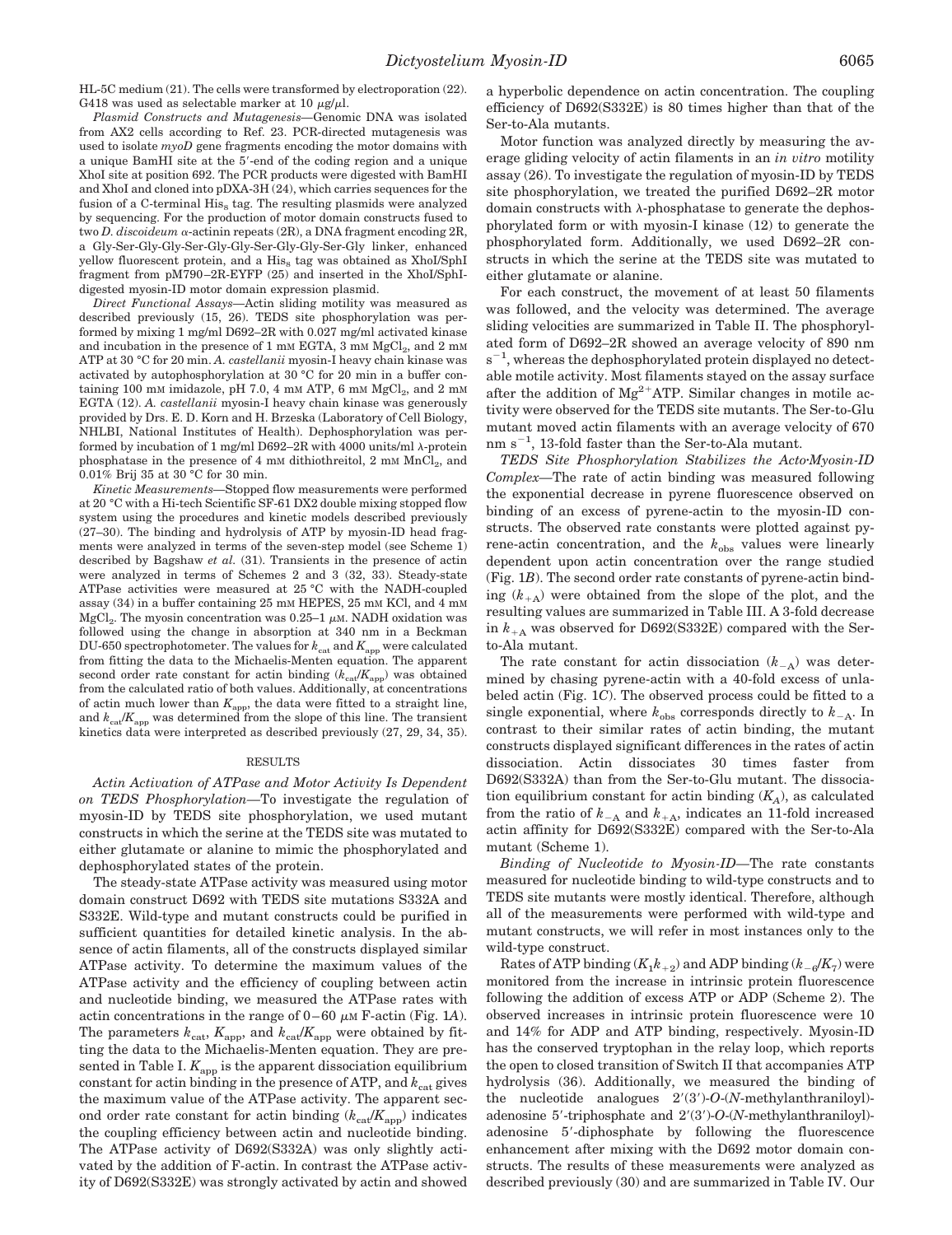

Time (s)

FIG. 1. **Interaction of myosin-ID with F-actin.** *A*, actin stimulation of the steady-state ATPase activities of D692(S332A), D692, and D692(S332E). *B*, interaction of the actin-bound protein with nucleotides and ATP-induced dissociation of pyr-acto<sup>D692</sup>. At low ATP concentrations  $k_{obs}$  was linearly dependent upon [ATP], and the slopes define the second order binding  $K_1 k_{+2}$ . In each case the intercept was not significantly different from zero. The symbols correspond to the following constructs D692(S332A) (*filled circle*), D692 (*half-filled circle*), and D692(S332E) (*open circle*). *C*, stopped flow records of the increase in pyrene fluorescence during the pyr-actin displacement of 0.5  $\mu$ M of the pyr-acto-D692 complex with 20  $\mu$ M unlabeled actin. The best fits to a single exponential are superimposed with  $k_{obs} = 0.0027, 0.0430,$  and  $0.0872$  s<sup>-1</sup> for D692(S332A), D692, and D692(S332E), respectively.

results show that for myosin-ID the apparent second order association rate constants  $(K_1k_{+2}$  or  $k_{-6}/K_7$ ) are similar for ATP, ADP, and the mant analogues. At high ATP concentrations the rate of binding saturates for D692 at  $640 \text{ s}^{-1}$ . For most myosins this maximum rate constant has been attributed to the rate constant for the ATP hydrolysis step  $(k_{+3} + k_{-3})$ , which is signaled by the fluorescence change of the tryptophan located at the tip of the relay loop (36).

As mentioned above, ATP binding to myosin-ID constructs produced a larger fluorescence increase than the binding of ADP. Therefore, the displacement of ADP by ATP could be followed from the net increase in fluorescence upon displacement of excess ADP from the D692-ADP complex by the addition of a larger excess ATP. The rate of ADP release from D692  $(k_{+6})$  was 0.60 s<sup>-1</sup>. At intermediate ADP concentrations (<40)  $\mu$ M), the reaction observed on adding excess ATP to D692 could be described by two exponentials. The amplitude of the fast phase declined, and that of the slow phase increased with increasing ADP. The fast process is the rate at which ATP binds to unliganded myosin  $(K_1k_{+2}[ATP])$ , and the slow process is the rate at which ATP replaces ADP bound to myosin  $(k_{+6})$ . Accordingly the slow phase was independent of the concentration of ATP used. The dependence of the amplitudes on the ADP concentration was described by hyperbolic functions, which define the equilibrium constant of ADP binding to D692  $(K_{\alpha}K_{7})$ . The value obtained for D692 was 1.9  $\mu$ M (Table IV).

*Nucleotide Binding to ActoMyosin-ID—*The binding of ATP to the actomyosin-ID complex could be followed by observing the exponential increase in fluorescence of pyrene-actin, because the complex formed by F-actin and D692 dissociates following the addition of excess ATP. The observed rate constants were linearly dependent upon ATP concentration in the range of  $5-25 \mu M$  (Fig. 2A). The apparent second order binding constant  $K_1 k_{+2}$  (Scheme 3) is defined by the gradient of the plot. Values of 0.49  $\mu$ M<sup>-1</sup> s<sup>-1</sup> were obtained for D692, and similar values were obtained with the mutant constructs. At high ATP concentrations  $(2 m)$ , the observed rate constants saturate, and the dependence on the ATP concentration could be described by a hyperbola, where the maximum value of  $k_{obs}$ defines  $k_{+2}$  (Fig. 2*A*, *inset*).

The affinity of ADP for the complex formed by the myosin-ID motor domain and F-actin (*KAD*) was determined from the inhibition of the ATP-induced dissociation of acto<sup>D692</sup> by ADP. The observed rate of dissociation was reduced for all constructs when excess ATP was added to acto<sup>D692</sup> in the presence of varying concentrations of ADP. The reaction was monophasic for D692, which is compatible with a fast equilibrium for ADP binding (Fig. 2*B*). The observed rate constants were plotted against the ADP concentration, and the data were fitted with a hyperbola (Fig. 2C). Dissociation constants  $(K_{AD})$ of 75 and 118  $\mu$ M were obtained for D692(S332E) and D692(S332A), respectively. In the case of D692(S332A), binding of ADP to the actomyosin complex caused dissociation of actin from the complex, consistent with a low actin affinity, which is predicted to be 500 nm in the presence of saturating ADP for this construct.

*The Motile Activity of Myosin-ID Is Inhibited by Free Mg2 Ions—*Actin gliding velocities, as described above, were determined under the standard conditions for the *in vitro* motility assay, as established for myosin-II and now commonly used for the analysis of all myosin constructs. To test whether these conditions are appropriate for the analysis of class I myosins, we performed a series of assays under nonstandard conditions where either the  $MgCl<sub>2</sub>$  concentration was kept constant and the ATP concentration was changed or the MgCl<sub>2</sub> concentration was changed and the ATP concentration kept constant. The results of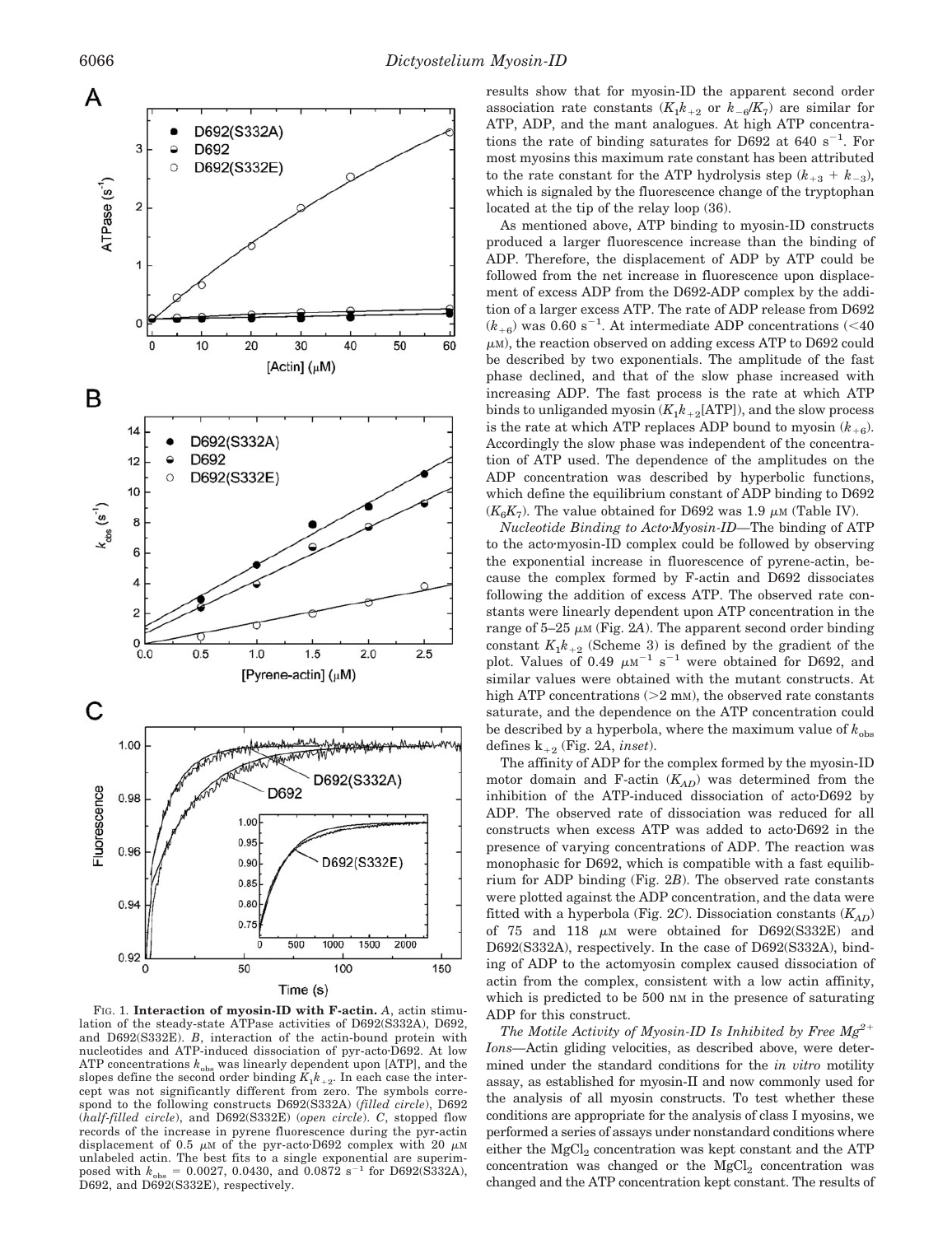# *Dictyostelium Myosin-ID* 6067

| TABLE 1                                                                                   |  |
|-------------------------------------------------------------------------------------------|--|
| Actin activation of ATPase activity                                                       |  |
| The experimental conditions were 25 mm HEPES, pH 7.4, 25 mm KCl, and 4 mm MgCl, at 25 °C. |  |
|                                                                                           |  |

| Myosin construct    | ATPase activity <sup><math>a</math></sup> |                                    |             | Michaelis-Menten parameters <sup>b,<math>c</math></sup> |                             |                                 |
|---------------------|-------------------------------------------|------------------------------------|-------------|---------------------------------------------------------|-----------------------------|---------------------------------|
|                     | Basal                                     | Activated                          | Activation  | $k_{\text{cat}}$                                        | $K_{\rm app}$               | $k_{\text{cat}}/K_{\text{app}}$ |
|                     | $s^{-1}$                                  |                                    |             | $s^{-1}$                                                | $\mu$ <sub>M</sub>          | $\mu M^{-1} s^{-1}$             |
| D692(S332A)         | $0.09 \pm 0.01$                           | $0.10 \pm 0.02$                    | 0.1         | ND <sup>d</sup>                                         | N <sub>D</sub>              | 0.001                           |
| D692                | $0.12 \pm 0.02$                           | $0.17 \pm 0.03$                    | 0.3         | ND                                                      | ND                          | 0.004                           |
| D692(S332E)<br>M765 | $0.10 \pm 0.02$<br>$0.08 \pm 0.01$        | $1.34 \pm 0.10$<br>$0.68 \pm 0.09$ | 12.4<br>7.5 | $10.0 \pm 3.0$<br>$2.6 \pm 0.4$                         | $130 \pm 50$<br>$73 \pm 20$ | 0.077<br>0.036                  |

 $a$  Actin-activated ATPase activity was measured in the presence of 20  $\mu$ M rabbit skeletal muscle F-actin. ATPase activation = (actin-activated ATPase – basal ATPase)/basal ATPase.  $^b$  The values for  $k_{\rm cat}$  and  $K_{\rm app}$  were calculated from fitting the data to the Michaelis-Menten equation.

<sup>c</sup> The apparent second order rate constant for actin binding ( $k_{\text{cat}}/K_{\text{app}}$ ) was obtained from the calculated ratio of both values. Alternatively the data at concentrations of actin much lower than  $K_{\text{app}}$  could be fit to a straight line, and  $k_{\text{cat}}/K_{\text{app}}$  was determined from the slope of this line. *d* ND, not determined.

|                                         | TABLE II |  |
|-----------------------------------------|----------|--|
| Motile activity of myosin-ID constructs |          |  |

|                     |                     | Average sliding velocity <sup><i>a</i>,<i>b</i></sup> |  |  |
|---------------------|---------------------|-------------------------------------------------------|--|--|
|                     | D692-2R             | $M765-2R$                                             |  |  |
|                     | $\mu$ m/s           |                                                       |  |  |
| Untreated           | $0.13 \pm 0.04$     | $0.82 \pm 0.07$                                       |  |  |
| Phosphatase-treated | No motility         | $NA^e$                                                |  |  |
| Kinase-treated      | $0.89 \pm 0.10$     | <b>NA</b>                                             |  |  |
| S332A               | $0.05 \pm 0.02$     | NA                                                    |  |  |
| <b>S332E</b>        | $0.67 \pm 0.09$     | <b>NA</b>                                             |  |  |
| High $[ATP]^\circ$  | $1.78 \pm 0.20^{d}$ | $0.83 \pm 0.08$                                       |  |  |

*<sup>a</sup>* The uncertainties represent standard deviations of the mean

 $b$  The experimental conditions were 2 mm ATP, 4 mm MgCl<sub>2</sub>, 25 mm imidazole, pH 7.4, 25 mm KCl, 1 mm EGTA, and 10 mm dithiothreitol at 30  $^{\circ}{\rm C}.$ 

 $\degree$  The experimental conditions were 10 mm ATP, 4 mm MgCl<sub>2</sub>, 25 mm imidazole, pH 7.4, 25 mM KCl, 1 mM EGTA, and 10 mM dithiothreitol at 30 °C. *<sup>d</sup>* Measured for D692–2R(S332E).

*<sup>e</sup>* NA, not applicable.

#### TABLE III *Actin affinity*

Treatment of the TEDS site mutant constructs with apyrase did not result in significant changes in the observed rate constants.  $K_A$ ,  $K_{AD}$ , and  $K_D$  are defined as dissociation equilibrium constants. The experimental conditions were 20 mm MOPS, pH 7.0, 5 mm  $MgCl<sub>2</sub>$ , and 100 mm KCl at 20 °C.

| Myosin construct | $k_{+A}$            | $k_{-A}$       | $K_A$ |
|------------------|---------------------|----------------|-------|
|                  | $\mu M^{-1} s^{-1}$ | $ms^{-1}$      | $n_M$ |
| D692             | $3.5 \pm 0.2$       | $43.0 \pm 0.7$ | 12.3  |
| D692(S332A)      | $4.1 \pm 0.3$       | $87.2 + 1.9$   | 21.1  |
| D692(S332E)      | $1.4 \pm 0.1$       | $2.7 + 0.2$    | 1.9   |
| M765             | $0.8 \pm 0.1$       | $2.2 + 0.2$    | 2.9   |

these experiments show that at optimal  ${ {\rm Mg} ^{2+}}$  ion concentrations the average sliding velocity of D692–2R(S332E) is more than 5-fold faster than that of the Ser-to-Ala mutant. Furthermore, at optimal  $Mg^{2+}$  concentrations, the average sliding velocity for constructs D692–2R(S332E) and D692–2R(S332A) is 3-fold faster than under standard assay conditions.

When the  $MgCl<sub>2</sub>$  concentration was kept constant, the average sliding velocities of both D692–2R(S332E) and D692– 2R(S332A) displayed a sigmoidal dependence on ATP concentration, and the data were best described by the Hill equation. Average sliding velocities increased with increasing ATP concentrations from 42 to 325 nm  $s^{-1}$  for D692-2R(S332A) and from 500 to  $1720 \text{ nm s}^{-1}$  for D692–2R(S332E) (Fig. 3A). The midpoint of the titration coincided in every case with near equimolar concentrations of ATP and  $Mg^{2+}$  ions, indicating that binding of  $Mg^{2+}$  ions by ATP may overcome an inhibitory effect of free  $Mg^{2+}$  ions on motile activity.



$$
M + ATP \xrightarrow[k, t]{k_{+1}} \text{M-ATP} \xrightarrow[k, t]{k_{+2}} M^*ATP \xrightarrow[k, t]{k_{+3}} M^{**}ADPP_i
$$

SCHEME 2

Data from titrations performed in the presence of  $1-20$  mm ATP were used to determine the dependence of the average sliding velocity of the constructs on the concentration of free  $Mg^{2+}$  ions. In the presence of millimolar concentrations of ATP and submicromolar concentrations of free  $Mg^{2+}$  ions, both D692–2R(S332E) and D692–2R(S332A) moved actin filaments with a velocity of 250–300 nm s<sup>-1</sup>. In the presence of free  $Mg^{2+}$ ion concentrations up to 0.2 mM, the Ser-to-Ala mutant continued to move F-actin with a velocity of  $\sim$ 300 nm s<sup>-1</sup>. In contrast, the motile activity of the Ser-to-Glu mutant displayed a 6-fold increase, reaching a plateau value of  $1700$  nm s<sup>-1</sup> at a free  $Mg^{2+}$  ion concentration of 0.1 mm. The data were again best described by the Hill equation (Fig. 3*B*).

At free  $Mg^{2+}$  ion concentrations above 0.4 mm, sharp reductions in motile activity from  ${\sim}1700$  to  $500$  nm  ${\rm s}^{-1}$  and from  $300$ to 40 nm  $s^{-1}$  were observed for Ser-to-Glu and Ser-to-Ala constructs, respectively. Further titrations showed that the midpoints of the sigmoidal curves describing the drop in motile activity again coincided with close to equimolar concentrations of ATP and  $MgCl<sub>2</sub>$ . The myosin II-base construct M765–2R showed no changes in motile activity under the same conditions (Table II). Additionally, we confirmed that the observed changes in average sliding velocity are not due to changes in ionic strength. The Ser-to-Glu construct showed no reduction in motile activity even at twice the ionic strength used for these experiments, whereas the Ser-to-Ala construct started to show a marked reduction at only slightly higher ionic strength. All of the data points shown in *panels C* and *D* of Fig. 3 were measured at lower ionic strength than the data point at 20 mm ATP in Fig. 3A. Finally, increasing the  $Ca^{2+}$  ion instead of the  $Mg^{2+}$ ion concentration did not lead to a reduction in motile activity.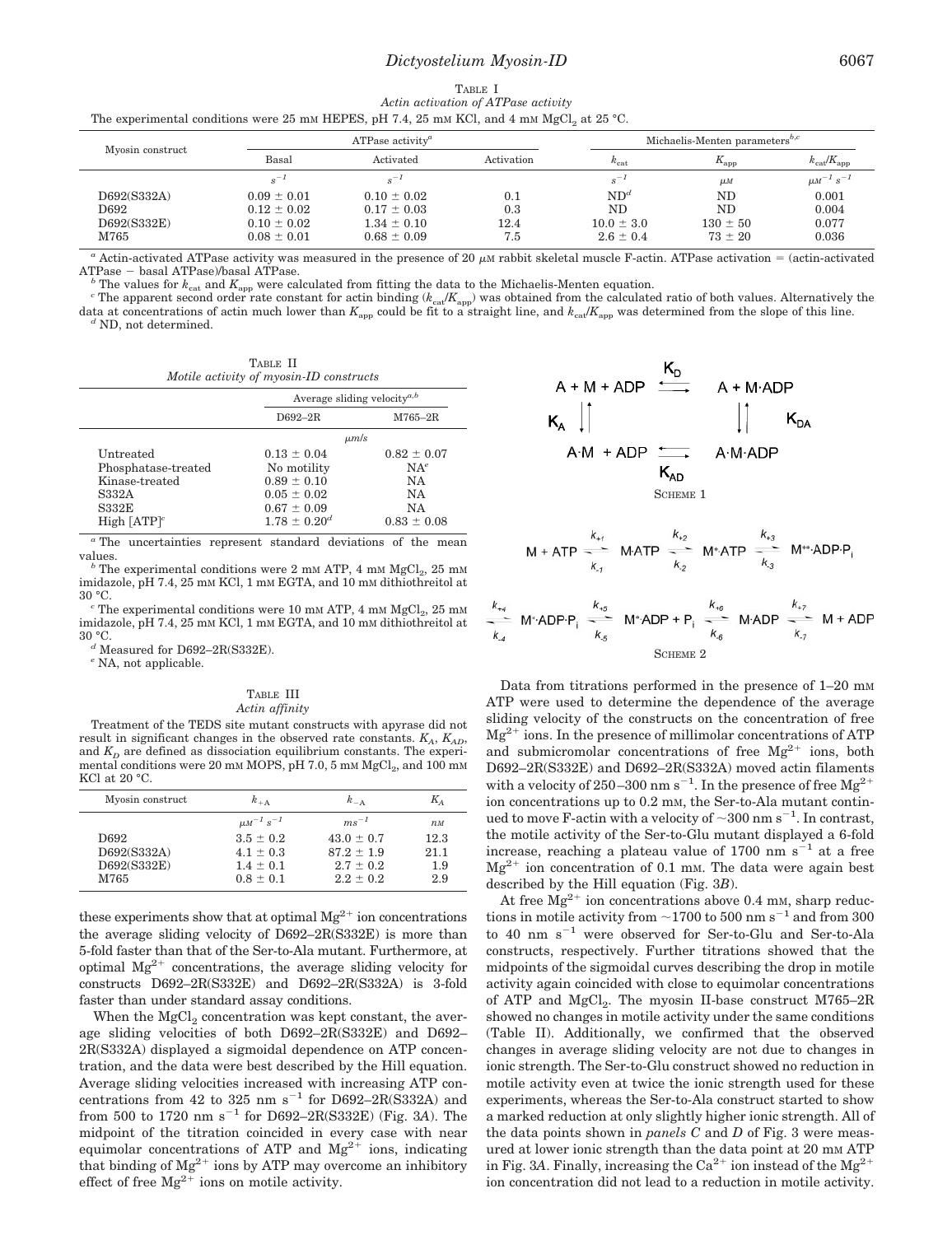| .,<br>,, |  |
|----------|--|
|----------|--|

*Rate and equilibrium constants of nucleotide binding to myosin and actomyosin complexes* For comparison, the parameters obtained for *D. discoideum* myosin II motor domain fragment M765 are shown.

| Nucleotide                        | Rate constant                                                                                         | D692                | M765             |
|-----------------------------------|-------------------------------------------------------------------------------------------------------|---------------------|------------------|
| Nucleotide binding to myosin      |                                                                                                       |                     |                  |
| <b>ATP</b>                        | $K_1k_2$ ( $\mu$ M <sup>-1</sup> s <sup>-1</sup> )                                                    | $0.66 \pm 0.01$     | $0.56 \pm 0.03$  |
|                                   | $k_{\rm max}$ (s <sup>-1</sup> )                                                                      | $640 \pm 10$        | $30 \pm 1$       |
| mantATP                           | $K_1 k_2$ ( $\mu$ M <sup>-1</sup> s <sup>-1</sup> )                                                   | $0.53 \pm 0.02$     | $0.81 \pm 0.02$  |
| ADP                               | $k_{-6}/K_7~(\mu\text{M}^{-1}~\text{s}^{-1})$                                                         | $0.98 \pm 0.02$     | No signal        |
|                                   | $k_{+6}$ $(\mathrm{s}^{-1})$                                                                          | $0.60 \pm 0.002$    | No signal        |
|                                   | $K_D$ $(\mu M)^a$                                                                                     | $1.9 \pm 0.3$ (0.6) | $(14)^{b}$       |
| mantADP                           | $k_{-6}/K_7~(\mu\text{M}^{-1}~\text{s}^{-1})$                                                         | $0.87 \pm 0.01$     | $0.36 \pm 0.004$ |
| Nucleotide binding to acto myosin |                                                                                                       |                     |                  |
| ATP                               | $\begin{array}{l} K_1 k_{+2} \ (\mu \rm{M}^{-1} \ \rm{s}^{-1}) \\ k_{+2} \ (\rm{s}^{-1}) \end{array}$ | $0.49 \pm 0.01$     | $0.16 \pm 0.002$ |
|                                   |                                                                                                       | $960 \pm 20$        | $490 \pm 20$     |
| ADP <sup>c</sup>                  | $K_{AD}$ ( $\mu$ M)                                                                                   | $75 \pm 4$          | $253 \pm 11$     |
|                                   | $K_{AD}/K_D$                                                                                          | 40                  | 18               |
|                                   |                                                                                                       |                     |                  |

*<sup>a</sup>* The values are derived from biphasic ADP dissociation reactions at different ADP concentrations for D692–2R(S332E). The value in parentheses is obtained from the calculated  $k_{+6}/(k_{-6}/K_7)$ .<br><sup>*b*</sup> Ref. 29.

<sup>c</sup> The values refer to the Ser-to-Glu mutants of the myosin-I motor domain constructs. The  $K_{AD}$  value for D692(S332A) is 118  $\mu$ M.  $K_{AD}$  and  $K_D$ are defined as dissociation equilibrium constants. The experimental conditions were 20 mm MOPS, pH 7.0, 5 mm MgCl<sub>2</sub>, and 100 mm KCl at 20 °C.

To elucidate how changes in the free  $Mg^{2+}$  concentration affect the ATPase cycle of myosin-ID, we examined the release of ADP from actomyosin by repeating the experiments of Fig. 2*C* at a range of added  $Mg^{2+}$  concentrations from 0 to 20 mm. For D692 the value of  $K_{AD}$  dropped from 134  $\pm$  28  $\mu$ M at 0 mM  $Mg^{2+}$  to 70  $\pm$  2  $\mu$ m at 20 mm  $Mg^{2+}$  (Fig. 4). An apparent  $Mg^{2+}$ binding constant of 0.3 mm can be estimated from these results. Therefore our data indicate that elevated  $Mg^{2+}$  concentrations can inhibit ADP release by about 2-fold for myosin-ID.

For completeness, we also examined the effect of free  $Mg^{2+}$ ions on the rate of ADP release from myosin-ID in the absence of actin. We determined an apparent affinity for  $Mg^{2+}$  ions of 0.3 mm. Higher  $Mg^{2+}$  ion concentrations lead to a 7-8-fold inhibition of the rate of ADP release.

## DISCUSSION

The direct functional characterization of the vast majority of myosins is greatly impeded because their respective light chains have not been identified. In the case of class I myosins, analysis of the motor activity of the native protein is further hampered by the presence of an ATP-insensitive actin-binding site in the tail region. The direct fusion of an artificial lever arm to the motor domain overcomes both these problems. The kinetic properties of the resulting constructs are not affected by the fusion, and their velocity can be compared with reference constructs derived from conventional myosin (38, 39).

Here, we show that myosin-ID is a fast ATPase and possesses the ability to translocate actin filaments at greater velocities than comparable myosin-II constructs. Steady-state kinetic measurements demonstrate that the presence of a negative charge at the TEDS site increases the ability of actin to stimulate ATPase activity. Both the maximum turnover rate  $(k<sub>cat</sub>)$  and the apparent second order binding constant for Factin  $(k_{\text{cat}}/K_{\text{app}})$ , which is a measure of the coupling efficiency between actin binding and ATP-turnover, are increased. The results of our transient kinetics experiments show that charge changes at the TEDS site do not affect the interactions between the myosin motor and nucleotides, but the presence of a negative charge is important to stabilize the actomyosin complex. This is primarily due to a stabilization of bound F-actin via a 30-fold reduction in the actin off-rate (*k*-A). Similar effects have been observed following the introduction of a single negative charge in the actin-binding region of myosin-II (34).

*D. discoideum Myosin-ID and Myosin II Show Similar Properties—*The activated forms of the myosin-ID constructs D692 and D692–2R display kinetic and functional properties that are very similar to those of the genetically engineered myosin II constructs M765 and M765–2R, the values for basal ATPase activity,  $k_{\text{cat}}/K_{\text{app}}$  and maximal motility all differing by less than a factor of 2. Similar, the affinity for F-actin and the second order rate constants for ATP and ADP binding are within a factor of 2 of the values for M765. Larger differences are observed in the maximal rate of the fluorescence change on ATP binding to myosin, which is 10-fold faster for myosin-ID than M765. If this reflects in both cases the closing of Switch II and the hydrolysis step, then it suggests that the recovery stroke of the cross-bridge cycle is much faster for myosin-ID than for myosin II. This difference may reflect the need for the single headed myosin to recover more quickly from detachment and rebind faster to the actin. The high value of the rate of this fluorescence change is similar to that seen in the processive myosin V. However, the low  $K_{\text{app}}$  for actin and the low basal ATPase rates are consistent with the myosin ADP $\cdot$ P<sub>i</sub> state being the predominant steady-state intermediate and myosin-ID being a low duty ratio motor.

The ADP affinity is  $\sim$ 2  $\mu$ M, similar to many other myosins, but tighter than 14  $\mu$ M, as recorded for M765.  $K_{AD}$  is 3-fold tighter than for M765, suggesting a lower rate of ADP release from acto-myosin, but this is compensated for by a 3-fold faster rate of ATP binding to acto-myosin. For fast type myosins the velocity of movement is often limited by the rate at which the cross-bridge detaches after completion of the working stroke. This step is limited by both the rate of ADP release from the cross-bridge and the rate of ATP binding (33, 40). The overall net rate of cross-bridge detachment may therefore be about the same for these two motors, consistent with the similar measured maximal velocities.

*Regulation of Myosin-ID by*  $Mg^{2+}$  *Ions*—In addition to the regulation by TEDS site phosphorylation, our results indicate a  $Mg^{2+}$  ion-dependent mechanism that controls the motile activity of myosin-ID. Like all other myosins, myosin-ID is only an active motor in the presence of  $Mg^{2+}$  ions. Both in the case of the phosphorylated and dephosphorylated protein, submicromolar concentrations of  $Mg^{2+}$  ions are sufficient to promote a basal motor activity of  $\sim$ 250 nm s<sup>-1</sup>. The increase in motile activity from 300 to 1700 nm  $s^{-1}$ , displayed by D692-2R  $(S332E)$  in the presence of free  $Mg^{2+}$  ion concentrations greater than 1  $\mu$ M, appears to correlate with the binding of Mg<sup>2+</sup> ions to ATP in solution. The equilibrium dissociation constants for  $Mg^{2+}$  binding to ATP is 87  $\mu$ M (42). Therefore, at  $Mg^{2+}$  ion concentrations below 100  $\mu$ M and ATP concentrations in the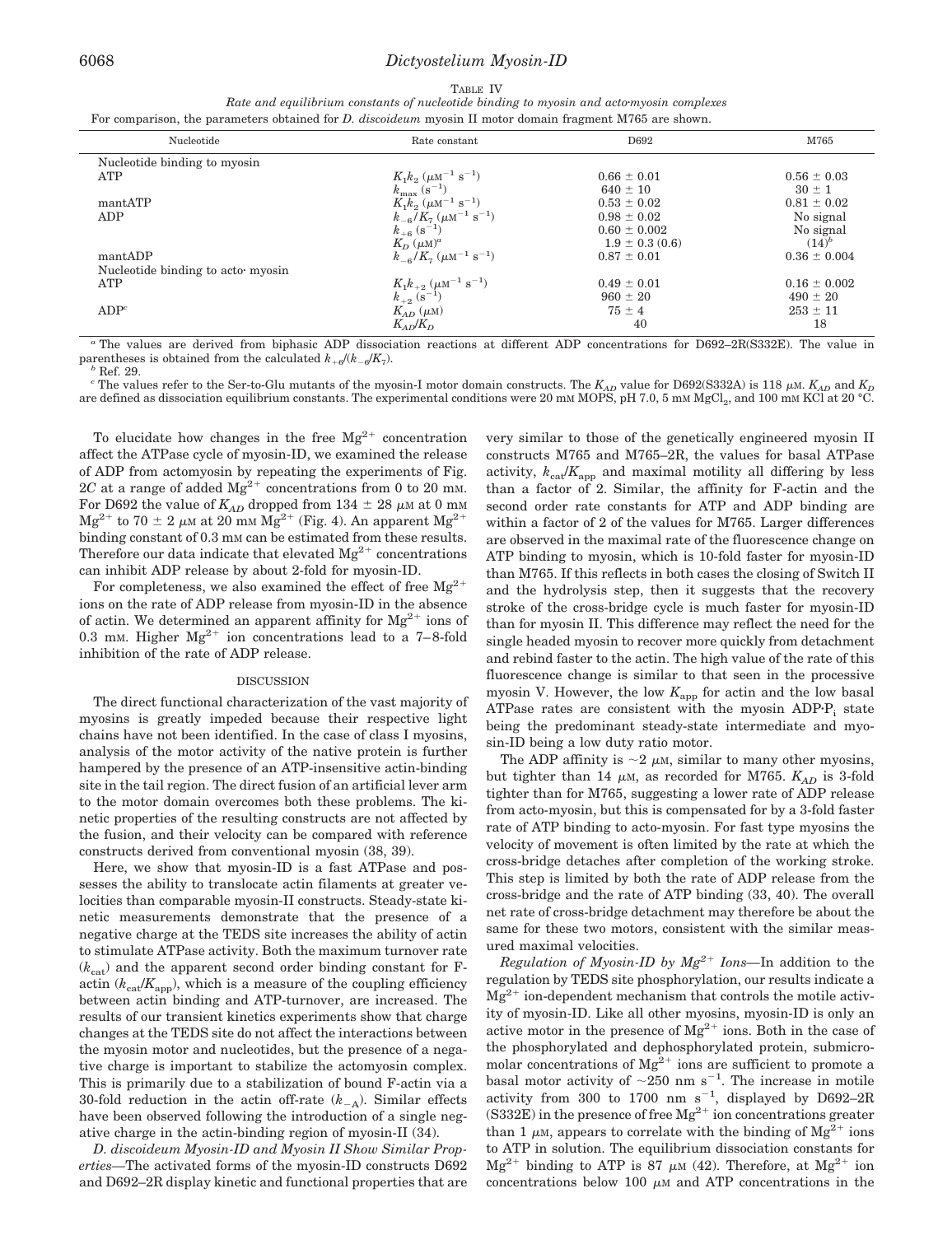

FIG. 2. **Transient kinetic analysis of the interaction of myosin-ID with actin and nucleotides.** *A*, ATP-induced dissociation of the actomyosin complex. The observed rate constant for D692 is linearly dependent on the ATP concentration in the range  $5-25 \mu M$ . The apparent second order rate constant for ATP binding to actomyosin  $(K_1 k_{+2})$ was determined from the slope of the line. The *inset* shows data over the range from 0.005 to 8 mM fitted to a hyperbola. The rate constants for the isomerization step are given by the plateau values. *B*, ADP inhibition of ATP-induced dissociation of the actomyosin complex of D692(S332E). Monophasic dissociation reactions are observed in the presence of different amounts of ADP, compatible with a fast equilibrium for ADP binding. *C*, the observed rate constants were plotted against the ADP concentration, and the data were fitted with a hyperbola.

millimolar range, the observed slower velocities may result from ATP competing effectively with  $Mg^{2+}$ -ATP for the nucleotide-binding site of myosin-ID.

$$
A \cdot M + ATP \xrightarrow{\mathsf{K}_{1}} A \cdot M \cdot ATP \xrightarrow{\mathsf{K}_{+2}} A + M \cdot ATP
$$

$$
A \cdot M \cdot ADP \xrightarrow{\mathbf{K}_{AD}} A \cdot M + ADP
$$
  
 
$$
S \text{CHEME} 3
$$

Additionally, all of the myosin-ID constructs display a strong inhibition of actin sliding velocity by free  $Mg^{2+}$  ions in the range from 0.3 to 1.5 mM. These results are in good agreement with a model that requires the coordination of the  $Mg^{2+}$  ion with protein and ADP to be broken before ADP can be released. Changes in the free  $Mg^{2+}$  ion concentrations can then act to shift the equilibrium from the free to the bound complex by simple mass action. The sharp reduction in motility, which is observed at free  $Mg^{2+}$  ion concentrations greater than 0.3 mm (Fig. 3, *C* and *D*), can be explained by this model and is consistent with the results of our transient kinetic measurements. Both sets of experiments indicate that free  $Mg^{2+}$  ions inhibit myosin-ID activity with a  $K_i$  of  $\sim$ 1 mm.

The absence of a rise in the motile activity of D692–2R (S332A), when the  $Mg^{2+}$  ion concentration is increased from 0.1 to 2 mM, can be explained if actin binding is perturbed by the absence of a negative charge at the TEDS site. As a result of this perturbation, the coupling efficiency between actin binding and ATP turnover  $(k_{\text{cat}}/K_{\text{app}})$  is 80-fold lower for D692– 2R(S332A) than for the Ser-to-Glu mutant. Therefore, the release of phosphate is likely to become the rate-limiting step for D692–2R(S332A). The reduced motile activity at free  $Mg^{2+}$  ion concentrations greater than 0.1 mm (Fig. 3*D*) can be explained by free  $Mg^{2+}$  ions inhibiting the release of ADP, as observed for D692–2R(S332E). The actin-activated ATPase of the Ser-to-Ala construct is barely above the basal level, and  $P_i$  release is clearly rate-limiting for ATP hydrolysis. However, this does not mean that P<sub>i</sub> release limits motile activity. Our results indicate that the Ser-to-Ala mutant has a very low actin affinity for the myosin ADP $\cdot$ P<sub>i</sub> state. Therefore, productive interactions with actin are rare, but once such a productive interaction does occur the cycle may be reasonably normal. The motility of the constructs is thus the result of a small number of productive interactions with actin, with those few productive cross-bridges experiencing  $Mg^{2+}$  inhibition of ADP release similar to that observed for the Ser-to-Glu construct.

Removal of the phosphate group from the TEDS site and inhibition by free  $\overline{M}g^{2+}$  ions can combine to achieve a more than 40-fold reduction in velocity. However, although both the removal of the TEDS site phosphate and inhibition by free  $Mg^{2+}$  ions reduce steady-state ATPase activity and sliding velocity, their consequences for myosin-ID motor activity are quite different. Although the first perturbs actin binding and leads to the accumulation of the weak binding myosin  $ADP\cdot P_i$ intermediate, the latter leads to the accumulation of the strong binding actin myosin ADP intermediate. In consequence, the modification at the TEDS site acts like a general on/off switch, whereas changes in the concentration of free  $Mg^{2+}$  ions reduce the ability of the motor to produce fast movement but increase its capacity for bearing tension. The difference between the motor activities of the phospho- and dephospho-protein is certainly more pronounced *in vivo*, because the load on the motor is close to zero in our *in vitro* assay.

Additionally,  $Mg^{2+}$  binding to the myosin-ID light chain (MlcD) may act by modifying lever arm stiffness and thus adding a further level of  $Mg^{2+}$  ion-dependent regulation of myosin-ID motor activity. Côté and co-workers (43) have shown that MlcD undergoes a conformational change upon binding of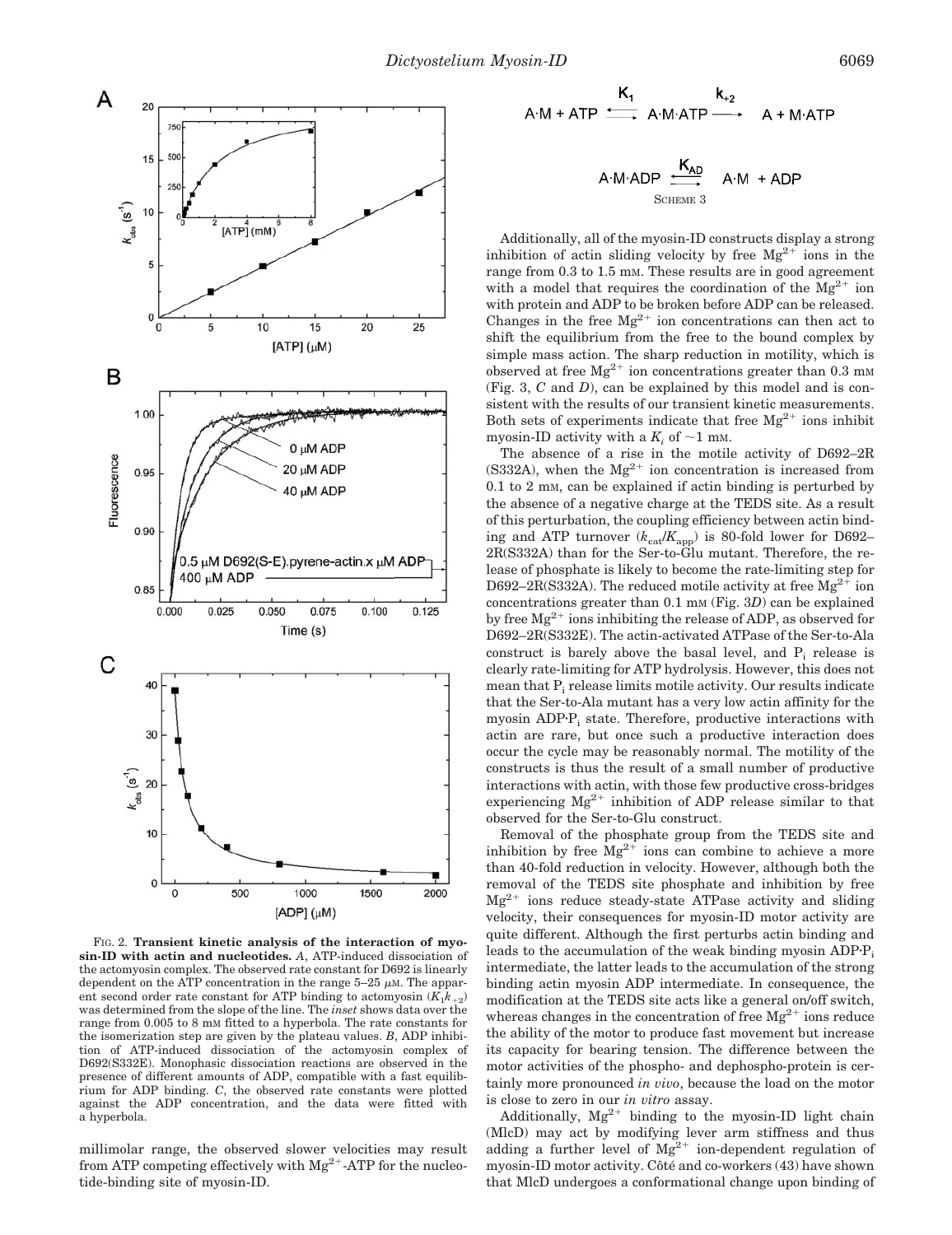

FIG. 3. Myosin-ID motor activity is inhibited by free Mg<sup>2+</sup> ions. A, ATP titration of D692–2R(S332E) motor activity in the presence of 4 mM. The MgCl<sub>2</sub> concentration is kept constant at 4 mM, and the ATP concentration is varied in the range from 0.5 to 20 mM. *B*, D692–2R(S332E)<br>motor activity in the presence of 1 µM to 2 mM free Mg<sup>2+</sup> ions. *C*, D692–2R *D*, D692(S332A) motor activity in the presence of 60  $\mu$ m to 10 mm free Mg<sup>2+</sup> ions. Free Mg<sup>2+</sup> ion concentrations were calculated using Maxchelator software (37). The experimental conditions were 25 mM imidazole, pH 7.4, 25 mM KCl, 1 mM EGTA, and 10 mM dithiothreitol at 30 °C.



FIG. 4. **Inhibition of the rate of ADP release from actoD692– 2R(S332E)** by free Mg<sup>2+</sup> ions. Normalized rate constants were plotted against the ADP concentration, and the data were fitted with a hyperbola. The values for  $K_{AD}$  determined in the presence of 0.2 ( $\blacksquare$ ) and  $5$  mM  $\left(\odot\right)$  MgCl $_{2}$  were 132 and 72  $\mu$ M, respectively. The experimental conditions were 20 mM MOPS, pH 7.0, 5 mM  $MgCl<sub>2</sub>$ , and 100 mM KCl at  $20 °C$ .

 $Mg^{2+}$  ions, which can be detected as a change in tryptophan fluorescence intensity. The MlcD has only a low affinity for  $Ca^{2+}$  ions and a  $K_d$  for Mg<sup>2+</sup> ions of ~450  $\mu$ M. Thus, the occupancy of the metal-binding site of MlcD and the coordination of the  $Mg^{2+}$  ion at the nucleotide-binding site are equally responsive to changes that lie within the range of physiological free Mg<sup>2+</sup> ion concentrations in *D. discoideum* and many other cell types (41, 42, 44).

Inhibition of ADP release by free  $Mg^{2+}$  ions has not been observed for the extensively studied class II myosins, and therefore *in vitro* motility assays are commonly performed in the presence of a millimolar excess of  $Mg^{2+}$  over ATP. Therefore, inhibition by free  $Mg^{2+}$  ions may have masked the fast motor activity of unconventional myosins in other studies. Additionally, changes in the concentration of  $Mg^{2+}$  ions may play a more general role in modulating the motor activity of unconventional myosins.

*Acknowledgments—*We thank S. Zimmermann and R. Schumann for excellent technical assistance, E. D. Korn and H. Brzeska for providing myosin-I heavy chain kinase; and I. Chizhov, G. Tsiavaliaris, and J. Wray for help and discussion.

#### REFERENCES

- 1. Mermall, V., Post, P. L., and Mooseker, M. S. (1998) *Science* **279,** 527–533
- 2. Doberstein, S. K., and Pollard, T. D. (1992) *J. Cell Biol.* **117,** 1241–1249
- 3. Miyata, H., Bowers, B., and Korn, E. D. (1989) *J. Cell Biol.* **109,** 1519 –1528 4. Lynch, T. J., Brzeska, H., Miyata, H., and Korn, E. D. (1989) *J. Biol. Chem.* **264,** 19333–19339
- 
- 5. Jung, G., and Hammer, J. A., III (1994) FEBS Lett. **342,** 197–202<br>6. Lynch, T. J., Albanesi, J. P., Korn, E. D., Robinson, E. A., Bowers, B., and<br>Fujisaki, H. (1986) *J. Biol. Chem.* **261,** 17156–17162
- 7. Titus, M. A., Wessels, D., Spudich, J. A., and Soll, D. (1993) *Mol. Biol. Cell* **4,** 233–246
- 8. Geli, M. I., Lombardi, R., Schmelzl, B., and Riezman, H. (2000) *EMBO J.* **19,** 4281– 4291
- 9. Bement, W. M., and Mooseker, M. S. (1995) *Cell Motil. Cytoskel.* **31,** 87–92
- 10. Brzeska, H., Young, R., Tan, C., Szczepanowska, J., and Korn, E. D. (2001) *J. Biol. Chem.* **276,** 47468 47473